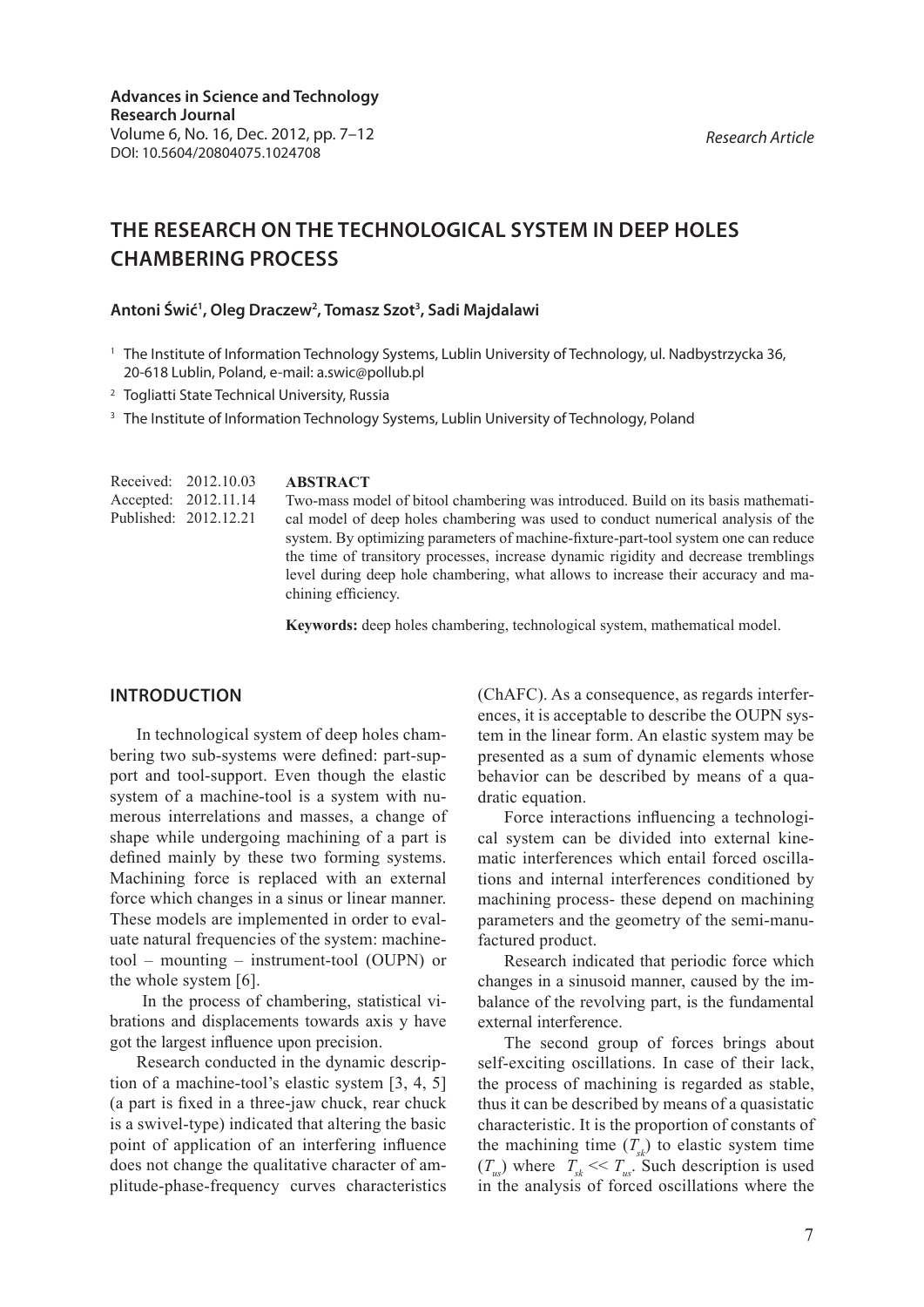elastic system and machining process are stable. Finding analytic relationships leads to defining resonance zones.

OUPN is a closed system because the amplitude of vibrations of the part is the function of the tool's vibrations and it changes depending on machining conditions.

Two-mass models do not take into account:

- influence of forces on an individual group and interreactions of individual groups,
- influence of individual group's parameters on the whole system.

#### **TWO-MASS MODEL OF DEEP HOLE CHAMBERING**

The designed model of double parting-off tool chambering which takes into account the influence of basic groups, machining process and external forces of the system is shown on Fig. 1. The model presents two point masses  $m_1$  and  $m_2$  with stationary base mounted by means of springs and absorbers with linear characteristics and rigidity and absorbency ratios respectively ( $k_1$  and  $k_2$ ,  $\beta_1$  and  $\beta_2$ ). Interreactions of masses in machining process are described by the linear characteristic with rigidity ratio  $k_1^4$  on the first parting-off tool and  $k_1^B$  on the second (located opposite the first tool).



**Fig. 1.** Mechanical two-mass model of the OUPN system while chambering

Bonding ratio (machining rigidity) was defined analytically [1, 7, 2]. Machining process is described by means of a spring with rigidity ratio  $k_{12} = kb$ , where  $k = \sigma_0 \xi_0$  – the relative machining force (with reference to the machined surface),  $\xi$  – chip shrinkage,  $b$  – the width of the machined layer. The width of the machined layer is the function of machining depth  $b = a_p/tg K_r$ , where  $K_r$  – the main approach angle.  $k<sub>12</sub>$  goes from maximum to minimum during a half-turn in the first parting-off tool and from min to max in the second tool. The dynamic component of machining forces at the opposite parting-off tools, conditioned by the changing surplus brought about in the turning phase of the semi-manufactured product, are in the opposite phases.

$$
k_{12}^A y \sin \omega t = -k_{12}^B y \sin(\omega t + \pi), \qquad (1)
$$

where:  $\omega$  – angular part of the surplus change equal to the frequency of the part's revolution,

- $\pi$  delay phase of machining force at the opposite parting-off tools,
- $y -$ surplus eccentricity.

Summary component of machining radial force  $\Delta F_y = F_y^A - F_y^B$  changes with frequency  $\omega$ . Displacement of the semi-manufactured product leads to the change of machining force with delay  $\tau$ . In accordance with the dynamic model (Fig. 1) a mathematical model was developed. The model is a system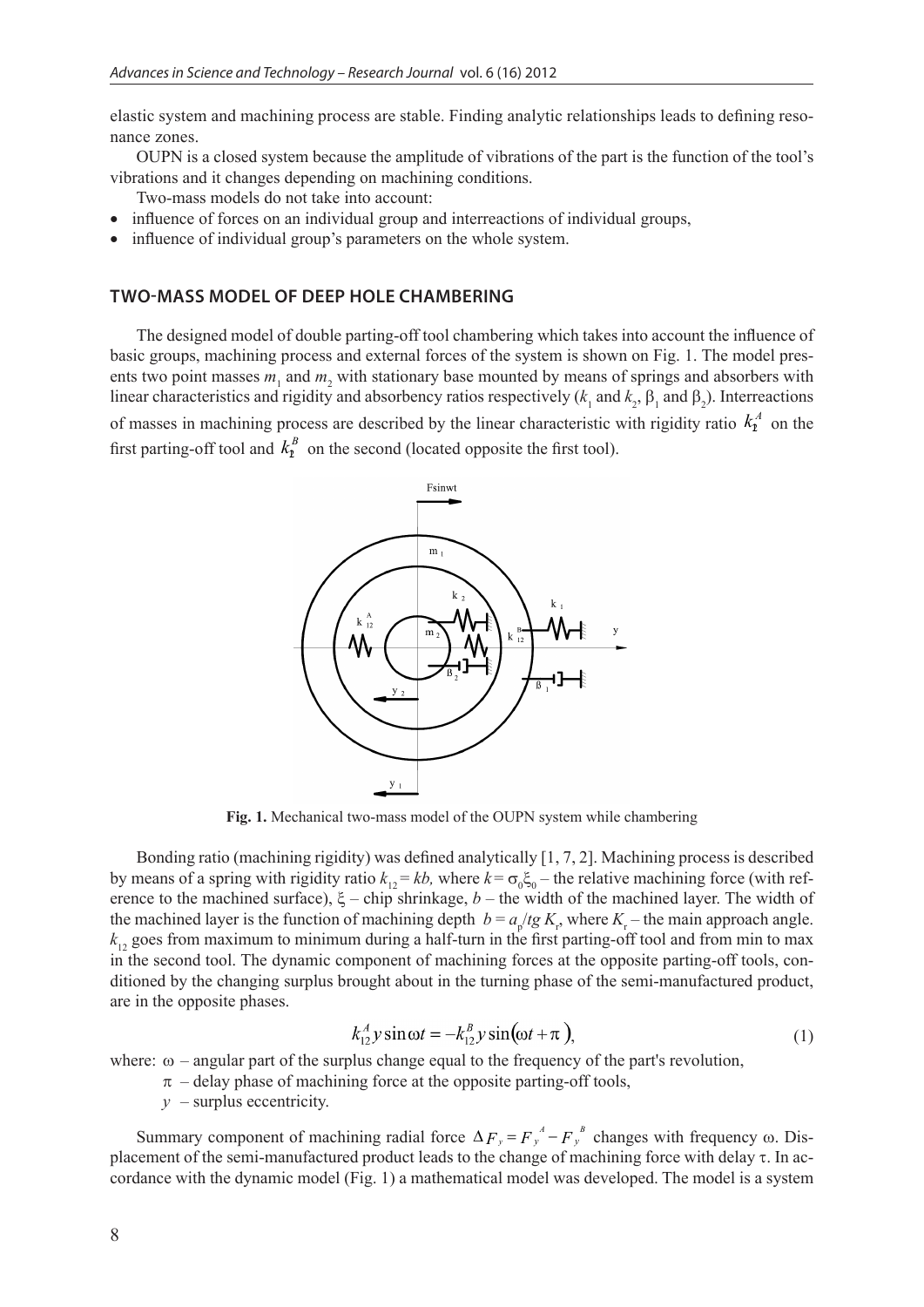of quadratic heterogeneous differential equations with constant coefficients.

$$
m_1 \ddot{y}_1 + \beta_1 \dot{y}_1 + k_1 y_1 + 2k_{12} (y_1 - y_2) = F(t) + F_1(t) + F_2(t)
$$
  

$$
m_2 \ddot{y}_2 + \beta_2 \dot{y}_2 + k_2 y_2 - 2k_{12} (y_1 - y_2) = 0,
$$
 (2)

where:  $y_1 - y_2 = x_1^A$ ,  $y_2 - y_1 = x_2^B$  – relative displacement of a part and a tool on a parting-off tool A and B (a change in the thickness of the machined layer);

 $F(t)$ ;  $F_1(t)$ ;  $F_2(t)$  – periodic forces operating as a result of imbalance of revolving parts transferred by the base and the component variables of the machining force.

After the relative displacement of the semi-manufactured product and the tool, machining depth changes equally on both parting-off tools in accordance with the largeness and the opposite, in accordance with the range of  $(x_1^A = -x_2^B)$ . From the point of view of physics, double parting-off tool machining is characterized with a double displacement resistance  $x_{1,2}$ . Delays in the change of machining force at a relative displacement of a part and tool can be disregarded due to the low time constant of the elastic system ( $t = 0.003$  s) in comparison with the semi-manufactured product's revolution time ( $t = 0.1$  s) conditioning the change of the removed surplus. The expression  $2k_{12}(y_1 - y_2)$  may be considered as the quasistatic characteristic of machining process. Force  $F(t)$  which changes in a sinusoid manner was assumed as the fundamental external interference.

In case of a tool with guide bars, rigidity and absorbency ratios of the tool-support sub-system (PNS) are defined by a connection reaction of linking bars with the surface of the machined hole  $k_3$  and  $\beta_3$ . After simplifying the equation it assumes the following form:

$$
m_1 \ddot{y}_1 + \beta_1 \dot{y}_1 + k_1 y_1 + 2k_{12} (y_1 - y_2) = F(t),
$$
  
\n
$$
m_2 \ddot{y}_2 + \beta_3 \dot{y}_2 + k_3 y_2 - 2k_{12} (y_1 - y_2) = 0.
$$
\n(3)

The technological system was examined analytically.

#### **ANALYTICAL STUDY OF THE TECHNOLOGICAL SYSTEM OF DEEP HOLES CHAMBERING**

An analytical study of the technological system in machining process was carried out in order to justify the minimization of relative vibrations' amplitude as a result of automatic control of OUPN parameters.

The following variables were introduced:

$$
x_1 = y_1 - y_2; \ x_2 = y_1 + y_2; \ y_1 = 1/2(x_1 + x_2); \ y_2 = 1/2(x_2 - x_1).
$$
 (4)

Right and left parts of equations were divided respectively by  $m_1$  and  $m_2$ 

$$
1/2(\ddot{x}_1 + \ddot{x}_2) + \beta_1/(2m_1)(\dot{x}_1 + \dot{x}_2) + k_1/(2m_1)(x_1 + x_2) + k_{12}/(2m_1)x_1 = F_0 \sin \omega t,
$$
  
\n
$$
1/2(\ddot{x}_2 - \ddot{x}_1) + \beta_2/(2m_2)(\dot{x}_2 - \dot{x}_1) + k_2/(2m_2)(x_2 - x_1) - k_{12}/(2m_2)x_2 = 0.
$$
\n(5)

Both first and second equation were solved. Constant coefficients were grouped as regards new variables, new designations were introduced::

$$
r_1 = \frac{1}{2} \left( \frac{\beta_1}{m_1} + \frac{\beta_2}{m_2} \right)_1, r_2 = \frac{1}{2} \left( \frac{\beta_1}{m_1} - \frac{\beta_2}{m_2} \right)_1,
$$
  
\n
$$
c_1 = \frac{1}{2} \left( \frac{k_1}{m_1} + \frac{k_2}{m_2} \right)_1, c_2 = \frac{1}{2} \left( \frac{k_1}{m_1} - \frac{k_2}{m_2} \right)_1,
$$
  
\n
$$
c_3 = \frac{k_2}{m_1} + \frac{k_2}{m_2} , c_4 = \frac{k_2}{m_1} - \frac{k_2}{m_2} , P = \frac{F_0}{m_1}.
$$
  
\n(6)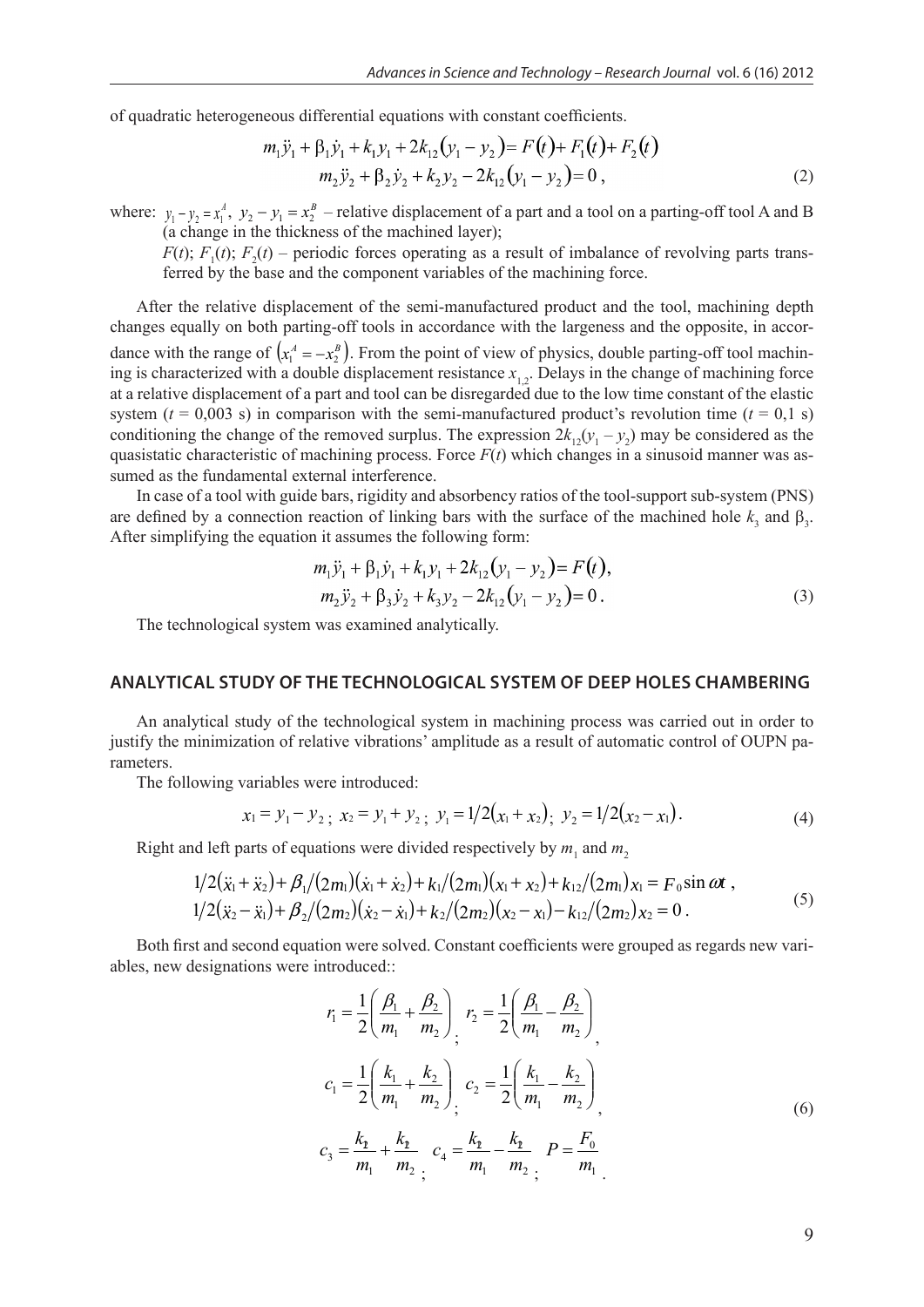The following solution was obtained

$$
x_1 = z_1 e^{-i\omega t}
$$
;  $x_2 = z_2 e^{-i\omega t}$ ,

where:  $z_1(\omega) = z_0 e^{iKr} = z_0 \cos K_r + z_0 \sin K_r j$ , *j* – linearized rigidity coefficient.

Substituting the solution obtained in (6) and differentiating it with  $x_1$  and reducing it by  $e^{-i\omega t}$  the following was obtained:

$$
\left(-\omega^2 - r_1 \omega j + c_1 + c_3\right) x_1 + \left(c_2 - r_2 \omega j\right) x_2 = P,
$$
\n
$$
\left(-r_2 \omega_0^2 i + c_2 + c_4\right) x_1 + \left(c_1 - \omega^2 - r_1 \omega j\right) x_2 = P.
$$
\n(7)

System determinant

$$
\Delta = \begin{vmatrix} -\omega^2 - r_1 \omega j + c_1 + c_3 \dots c_2 - r_2 \omega j \\ r_2 \omega_o^2 i + c_2 + c_4 \dots c_1 - \omega^2 - r_2 \omega i \end{vmatrix}.
$$
 (8)

where:  $z \le c$ ;  $\Delta = \omega^4 + (2c_1 - c_3)\omega^3 + c_1^2 - c_2^2 + c_1c_3 - c_2c_4$ .

In accordance with Cramer's systems,

$$
X_{1} = \frac{\Delta x_{1}}{\Delta} =
$$
\n
$$
= \frac{P(c_{1} - c_{2} - \omega^{2}) + (Pr_{2} \omega - Pr_{1} \omega)j}{\omega^{4} + (r_{2}^{2} - r_{1}^{2} - c_{3} - 2c_{1}) + c_{1}^{4} - c_{2}^{2} + c_{1}c_{3} + c_{2}c_{4} + (2r_{1}\omega^{3} - 2r_{1}c_{1}\omega + 2c_{2}r_{2}\omega - c_{2}r_{1}\omega + c_{1}r_{2}\omega)j}
$$
\n(9)

(9) can be presented as

$$
X_1 = \frac{AC + BD}{C^2 + D^2} + \frac{BC - AD}{C^2 + D^2} j,
$$
\n(10)

where:  $A = P \frac{R_2}{m_1}$  $\mathcal{L}$  $A = P \frac{k_2}{m_2 - \omega^2}$ ;  $B = P d\omega$ ;  $C = r_1 - r_2$ ,  $D = 2r_1\omega^3 + \frac{dk_1\omega}{m_1} + \frac{dk_2\omega}{m_2} + k_{12}\omega \left(\frac{d}{m_1} - \frac{d}{m_2}\right)$ ;  $1''$ <sup>2</sup> 2 <sup>1</sup> 2  $2m_1^2 - \frac{1}{2}$  $d = 2m_1^2 - \frac{1}{2m_1m_2}$ .

The solution in the form of  $z_1 = z_0 \cos(\omega t - Kj)$  is sought, where  $z_0^2 = \frac{1}{C^2 + D^2}$  $2^2 - A^2 + B^2$  $0^{\circ}$  <sup>O</sup>  $C^2$  + D  $z_0^2 = \frac{A^2 + B}{\sigma^2}$ +  $=\frac{A^2 + B^2}{2}$ .

Expressing  $z_0$  by constant coefficients the following was obtained:

$$
x_1^2 = z_0^2 = \frac{P(\lambda_2 - \omega^2) + P^2 d^2 \omega^2}{\{\left[ (\lambda_1 - \omega^2 + e k_{12} m_2) \lambda_2 + d \lambda_1^2 k_{12} m_1 + \lambda_1 \omega^2 - f k_{12} \omega^2 + \omega^4 \right] + \left( 2r_1 \omega^2 + d \lambda_1 \omega + k_{12} g \omega + d \lambda_2 \omega \right)\}^2}
$$

The following designations were introduced

$$
\lambda_1 - \omega^2 + e k_{12} m_2 = N,
$$
  
\n
$$
d\lambda_1^2 k_{12} m_1 + \lambda_1 \omega^2 - f k_{12} \omega^2 + \omega^4 = M,
$$
  
\n
$$
2r_1 \omega^2 + d\lambda_1 \omega + k_{12} g \omega = L.
$$
\n(11)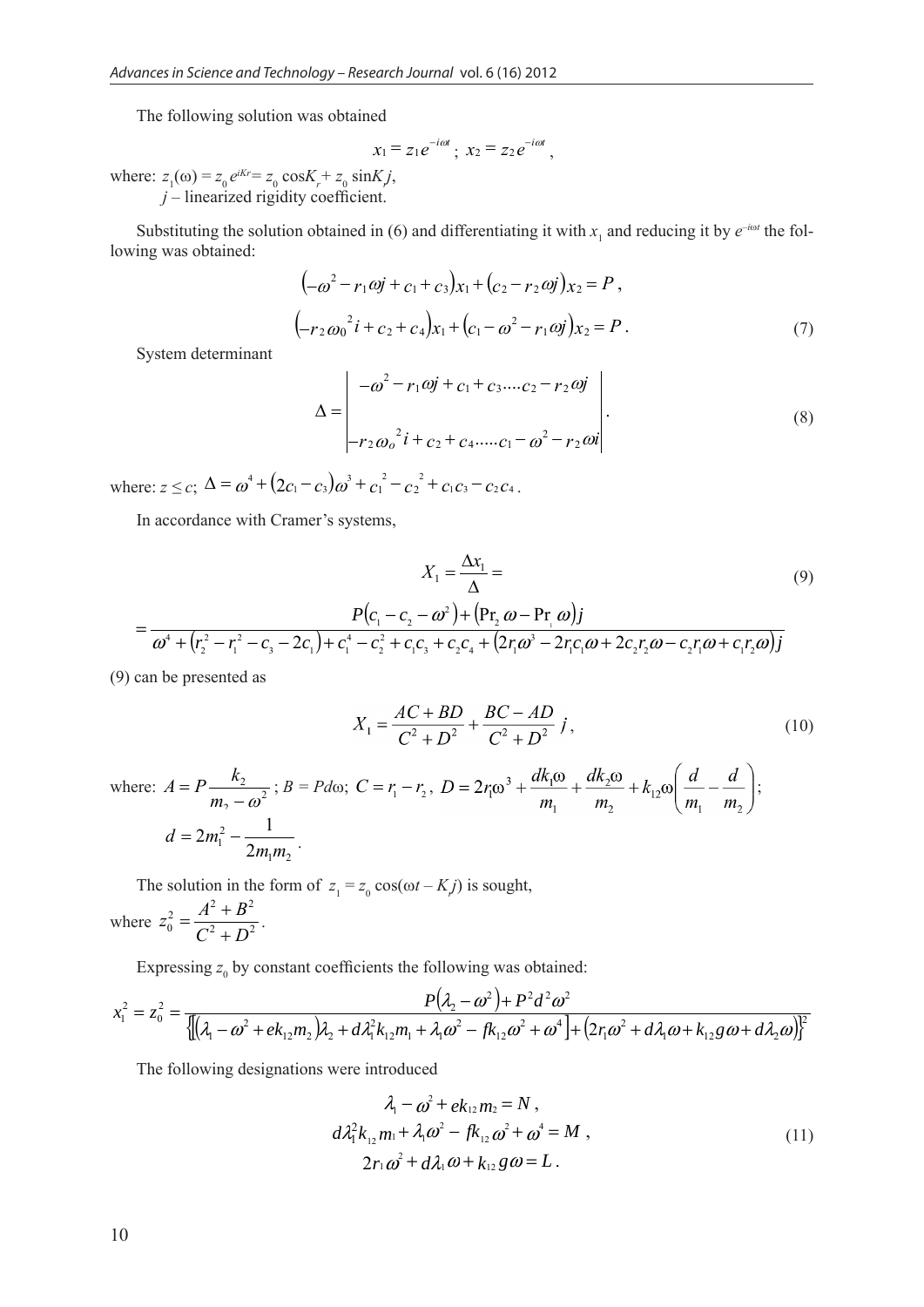Then

$$
x_1^2 = \frac{P(\lambda_2 - \omega^2) + P^2 d^2 \omega^2}{[(N\lambda_2 + M) + (L + d\lambda_2 \omega)]^2}
$$
 (12)

In order to evaluate the solution, equation (12) is differentiated by  $\lambda_2$  and the numerator is equaled with zero. Roots of the equation  $\lambda_1$  and  $\lambda_2$  are defined for  $(M/N + \omega^2 = 0)$  then:  $\lambda_2 - \omega^2 = 0$ ;  $\lambda_1 + M$  $/N = 0$ ; hence  $\lambda_2 = \omega^2$ ;  $\lambda_1 = -M/N$ .

Substituting the obtained roots to (9) the following was obtained

$$
x_1 = \frac{P_0}{M\omega^2 - M} = 0 \; ; \; x_2 = \frac{P(M + N\omega^2)}{ND} . \; (13)
$$

As a consequence, it was indicated that the relative vibrations amplitude x is a polynomial function of M, N, D, which include both coefficients characterizing system's parameters and machining process.

When OUPN and machining parameters are selected in a particular manner, it can lead to a resonance.

The examination of solutions of the system enables the determination of the influence of absorbency on the relative vibrations amplitude. In order to carry out a numeric analysis of solutions the following coefficients must be determined either experimentally or theoretically:  $m_{12}$ ,  $k$ ,  $\beta$ ,  $k_{12}$ ,  $F_0$ . Reduced masses of the tool and parts are determined in accordance with the following:

$$
m = \frac{k}{f^2} \tag{14}
$$

The value of the reduced mass coefficient

$$
K = \frac{\pi F_0}{\beta A_{\text{max}}},\tag{15}
$$

where:  $A_{\text{max}}$  – resonance amplitude.

Absorbency coefficient is determined in accordance with the width of resonance peak

$$
\beta = \frac{\pi (f_1 - f_2)}{f}.
$$
\n(16)

Fig. 2 presents the numerical solution of the system of equations. The analysis of the numerical solution indicated that the regulation of relative vibrations amplitude allows for the optimal control of rigidity.

Introduction of absorbency induces a phase shift of the tool and the part. Decreasing amplitude of relative vibrations along with the increase of machining rigidity enables the improvement of precision and efficiency. The lowest amplitude of relative vibrations can only be obtained when own frequency of tool-support sub-system equals the frequency of exciting force. The reduced frequency of tool-support sub-system cannot equal the external interference frequency at the set parameters of OUPN system when rigidity at high yield parameter decreases, which facilitates the reduction of own frequency.

### **SUMMARY**

While selecting rigidity and absorbency of tool-support sub-system one can control the frequency when the minimum of relative vibrations' amplitude is obtained in radial direction.

As a result of OUPN parameters optimization, the transition processes time can be reduced, dynamic rigidity increased and the level of vibrations reduced. When chambering thin-walled holes in sleeves, the rigidity of both part-support and tool-support sub-systems ought to be controlled in order to minimize the amplitude of relative vibrations.



**Fig. 2.** Numerical solution of the system of equations